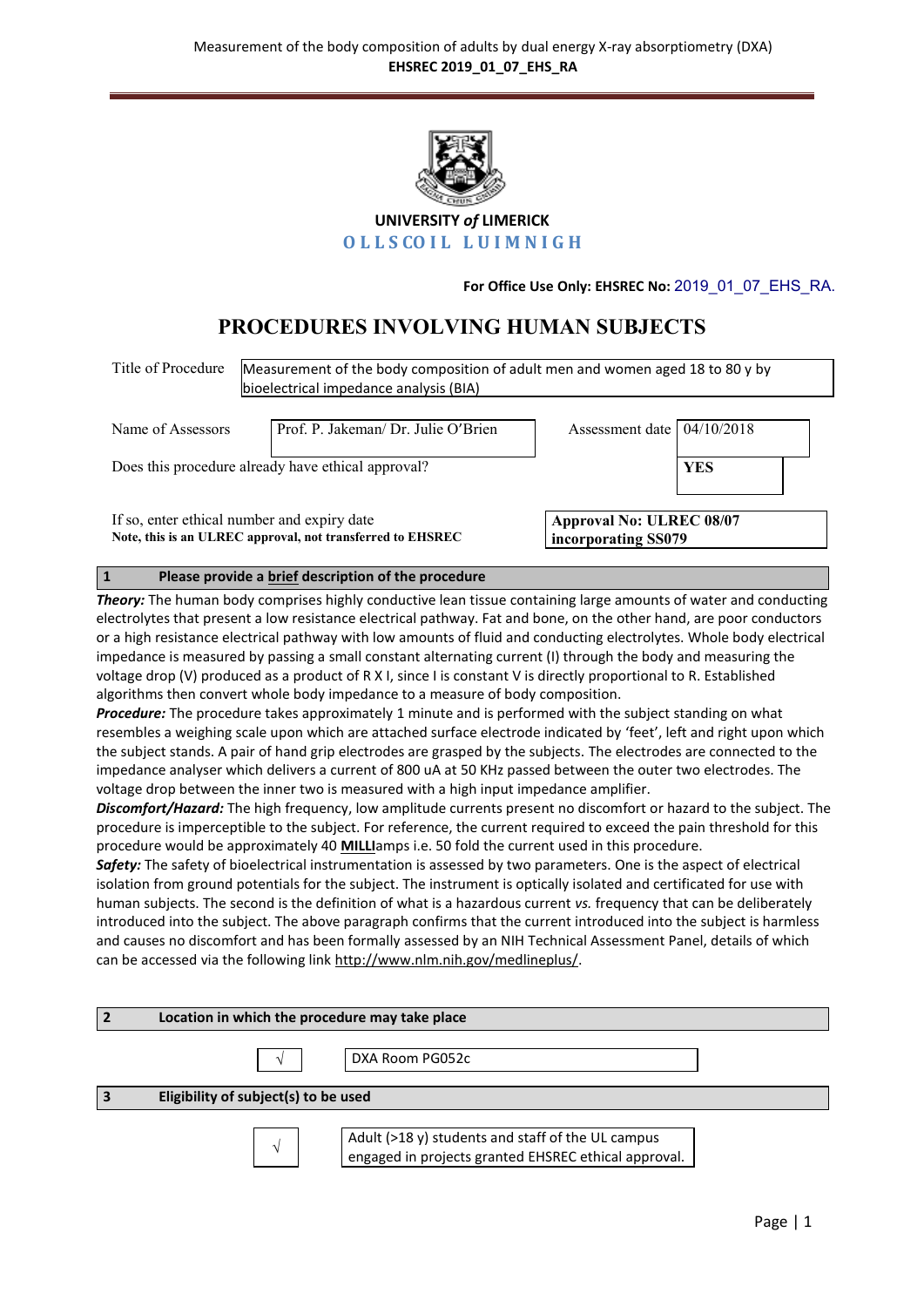## Measurement of the body composition of adults by dual energy X-ray absorptiometry (DXA) **EHSREC 2019\_01\_07\_EHS\_RA**

|                                                                                                                                                                                                                                                                                                                                                                                                                                                                                                                                                                                                                                                                                                                                                                                                                                                                                                                                                                          | $\sqrt{}$                                   | Adult (>18y) members of the general public engaged<br>in research projects granted ethical approval.                                                    |  |  |  |  |  |  |
|--------------------------------------------------------------------------------------------------------------------------------------------------------------------------------------------------------------------------------------------------------------------------------------------------------------------------------------------------------------------------------------------------------------------------------------------------------------------------------------------------------------------------------------------------------------------------------------------------------------------------------------------------------------------------------------------------------------------------------------------------------------------------------------------------------------------------------------------------------------------------------------------------------------------------------------------------------------------------|---------------------------------------------|---------------------------------------------------------------------------------------------------------------------------------------------------------|--|--|--|--|--|--|
| $\overline{\mathbf{4}}$<br>Potential risks. To be explained before obtaining consent                                                                                                                                                                                                                                                                                                                                                                                                                                                                                                                                                                                                                                                                                                                                                                                                                                                                                     |                                             |                                                                                                                                                         |  |  |  |  |  |  |
| Subject:                                                                                                                                                                                                                                                                                                                                                                                                                                                                                                                                                                                                                                                                                                                                                                                                                                                                                                                                                                 | suitable clothing for this purpose.         | None or Minimal discomfort only<br>Positioning of the subject requires minimal manual handling by the trained operator. Subjects are instructed to wear |  |  |  |  |  |  |
| Operator:                                                                                                                                                                                                                                                                                                                                                                                                                                                                                                                                                                                                                                                                                                                                                                                                                                                                                                                                                                |                                             | The operator will be fully trained and comply with correct procedures for operating the impedance analyser.                                             |  |  |  |  |  |  |
| $5\phantom{1}$<br>Action to be taken in the event of an foreseeable emergency                                                                                                                                                                                                                                                                                                                                                                                                                                                                                                                                                                                                                                                                                                                                                                                                                                                                                            |                                             |                                                                                                                                                         |  |  |  |  |  |  |
| Stop the procedure. Position the subject to prevent self-injury.<br>1.<br>If the subject feels faint, raise the subject's lower limbs to improve blood flow and counteract the vasovagal<br>2.<br>influence. Should the subject fail to respond summon help immediately.<br>Check vital signs airways, breathing and circulation (ABC)<br>3.<br>If required attempt CPR<br>4.<br>Contact telephone numbers:<br>5.<br>During normal working hours 9am-5pm, use lab phone to contact the Student Health Centre on<br>a.<br>2534<br>Outside of normal working hours, or if the Student Health Centre number is engaged/busy, use the<br>b.<br>laboratory phone to dial 3333 for UL security personnel who will then contact the ambulance<br>service.<br>When contacting the above clearly state:<br>Location:<br>DXA Laboratory, PG052c PESS Building. Phone number Extn. 4723<br>Subject collapse during body composition analysis, plus any further detail.<br>Incident: |                                             |                                                                                                                                                         |  |  |  |  |  |  |
| $\boldsymbol{6}$                                                                                                                                                                                                                                                                                                                                                                                                                                                                                                                                                                                                                                                                                                                                                                                                                                                                                                                                                         | Level of supervision required for procedure |                                                                                                                                                         |  |  |  |  |  |  |
|                                                                                                                                                                                                                                                                                                                                                                                                                                                                                                                                                                                                                                                                                                                                                                                                                                                                                                                                                                          |                                             | <b>Trained BIA Operator</b>                                                                                                                             |  |  |  |  |  |  |
| 7                                                                                                                                                                                                                                                                                                                                                                                                                                                                                                                                                                                                                                                                                                                                                                                                                                                                                                                                                                        |                                             | Other documentation required for this assessment                                                                                                        |  |  |  |  |  |  |
|                                                                                                                                                                                                                                                                                                                                                                                                                                                                                                                                                                                                                                                                                                                                                                                                                                                                                                                                                                          |                                             | Subject Information sheet and Consent Form                                                                                                              |  |  |  |  |  |  |
|                                                                                                                                                                                                                                                                                                                                                                                                                                                                                                                                                                                                                                                                                                                                                                                                                                                                                                                                                                          |                                             | <b>Standard Operating Procedures (SOP)</b>                                                                                                              |  |  |  |  |  |  |
|                                                                                                                                                                                                                                                                                                                                                                                                                                                                                                                                                                                                                                                                                                                                                                                                                                                                                                                                                                          |                                             |                                                                                                                                                         |  |  |  |  |  |  |